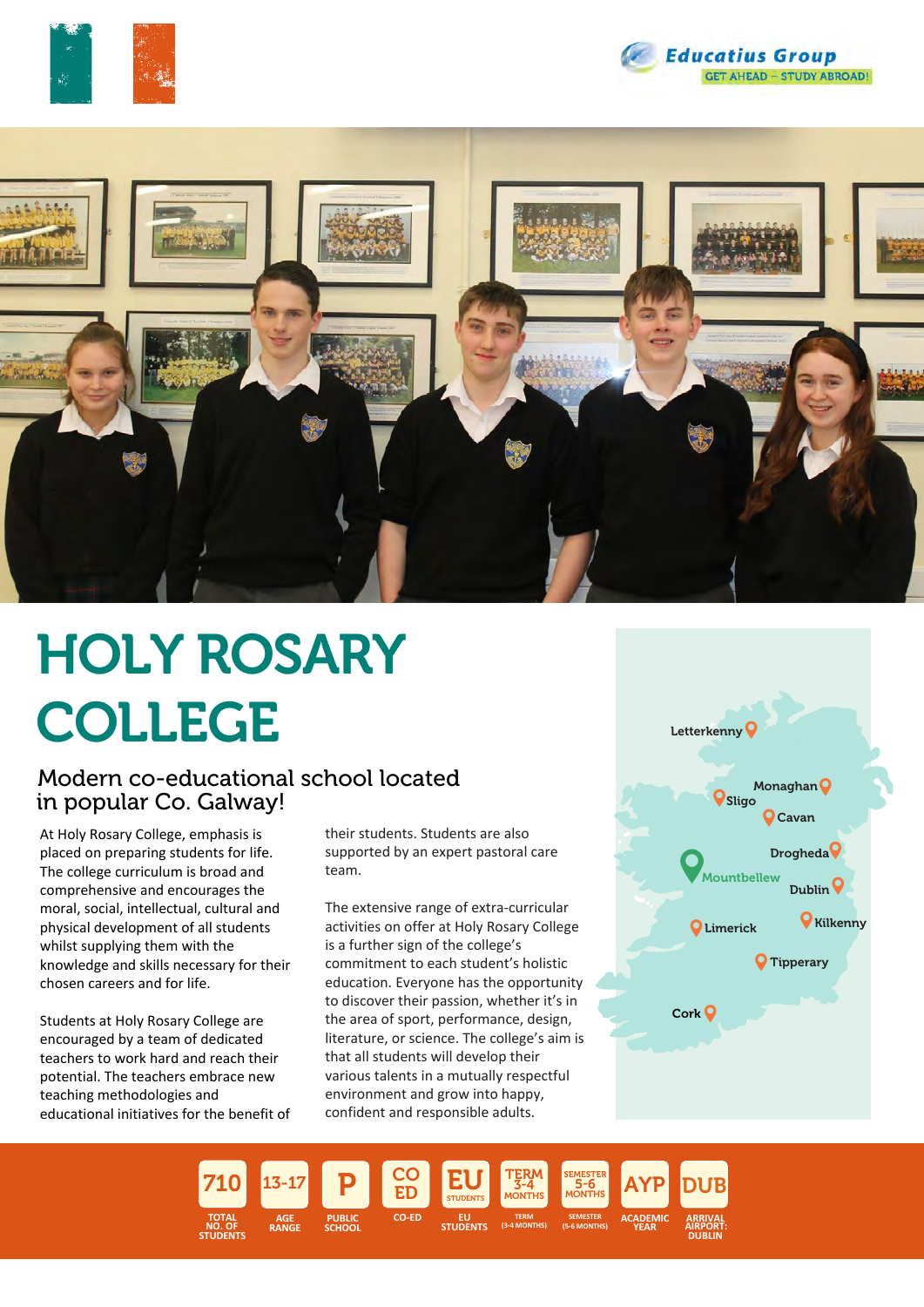

## HOLY ROSARY COLLEGE

#### STUDY OPPORTUNITIES

Junior Cycle (Junior Certificate) Transition Year Senior Cycle (Leaving Certificate)





## SCHOOL SUBJECTS

## JUNIOR CYCLE SUBJECTS

#### **Core Subjects:**

English, Maths, Science, History, Geography, Religious Education, Physical Education, Civic Social & Personal Education, Social Personal & Health Education, Computer Studies, Careers Guidance, Modern Language: French or German

#### **Optional Subjects:**

Materials Technology- Wood, Technical Graphics, Technology, Home Economics, Business Studies, Art, Music

## SENIOR CYCLE SUBJECTS

#### **Core Subjects:**

English, Maths, Religious Education, Careers Guidance, Physical Education, Relationships & Sexuality Education

#### **Optional Subjects:**

Biology, Chemistry, Physics, Agricultural Science, Construction Studies, Design & Communication Graphics, Technology, Geography, History, Home Economics, Accounting, Business, Art, Music, Computer Studies, Modern Language: French or German